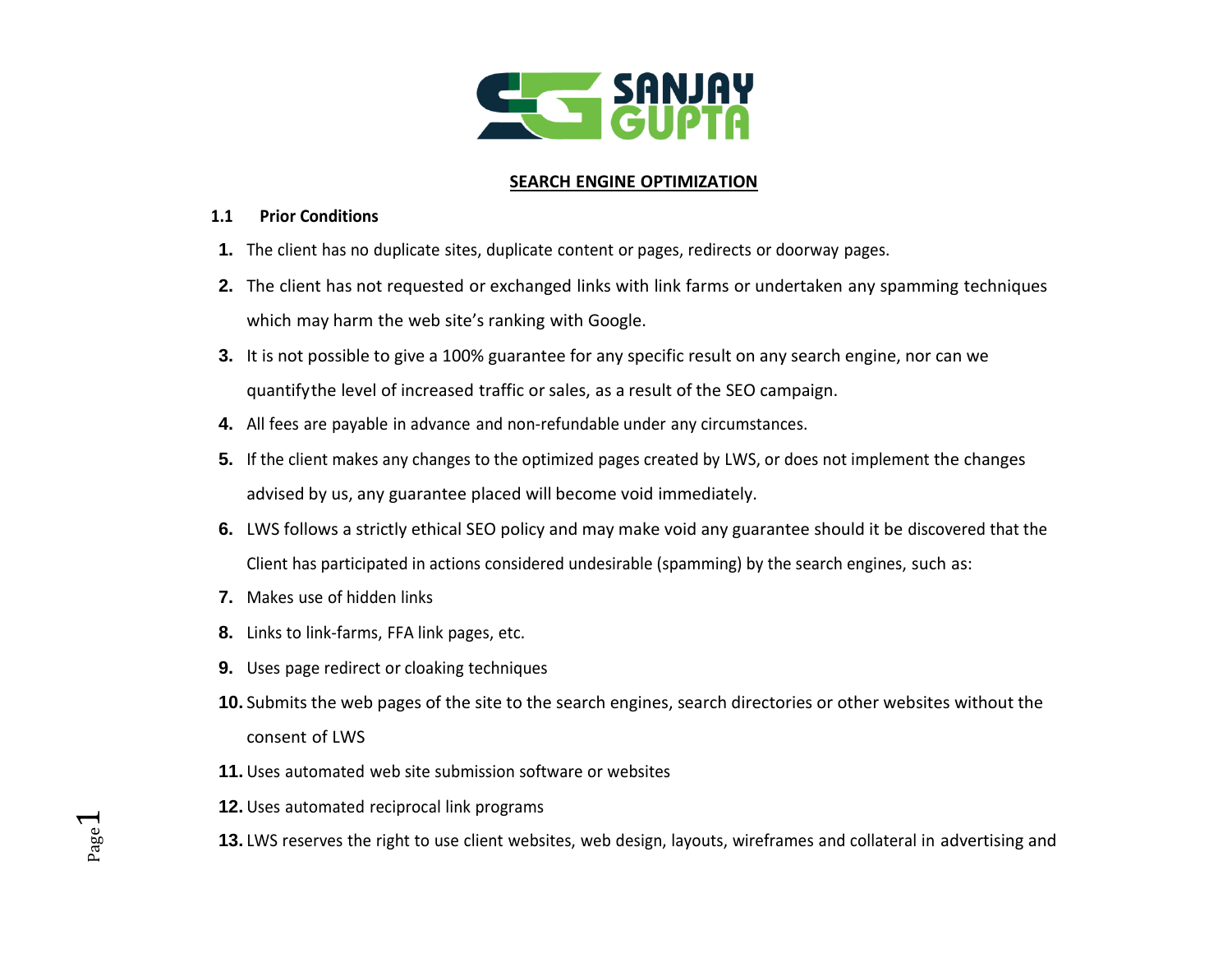

or marketing initiatives. This may include portfolio examples on our website, case studies and other promotional initiatives, and discrete links at the foot of the pages on the supplied website until otherwise specifically instructed by the client to not use it.

#### **1.2 Hosting**

The Client agrees that their website is not hosted on free web space using domain forwarding (either framed or otherwise).In cases where there is either concern that the current hosting IP address may be part of a 'bad neighborhood' or for reasons of optimization, LWS may request the client to change hosting provider.

#### **1.3 3rd Party Fees**

Any fees that the search engines charge to include a listing are to be born separately by the client. This includes, but is not limited to pay per inclusion charges in directories like Yahoo! Etc.

#### **1.4 Access to client website**

For the purposes of receiving professional SEO services, Client agrees to provide the following:

- 1. Administrative/backend access to the website for analysis of content and structure.
- 2. Permission to make changes for the purpose of optimization, and to communicate directly with any third parties, e.g., your web designer, if necessary.
- 3. Unlimited access to website traffic statistics, if established, for analysis and tracking purposes.
- 4. A email address for the purposes of requesting links (something like contact@clientsite.com)
- 5. Authorization to use client pictures, logos, trademarks, web site images, pamphlets, content, etc., for any use as deemed necessary by LWS for search engine optimization purposes.
- 6. If Client's site is lacking in textual content, Client will provide additional text content in electronic format for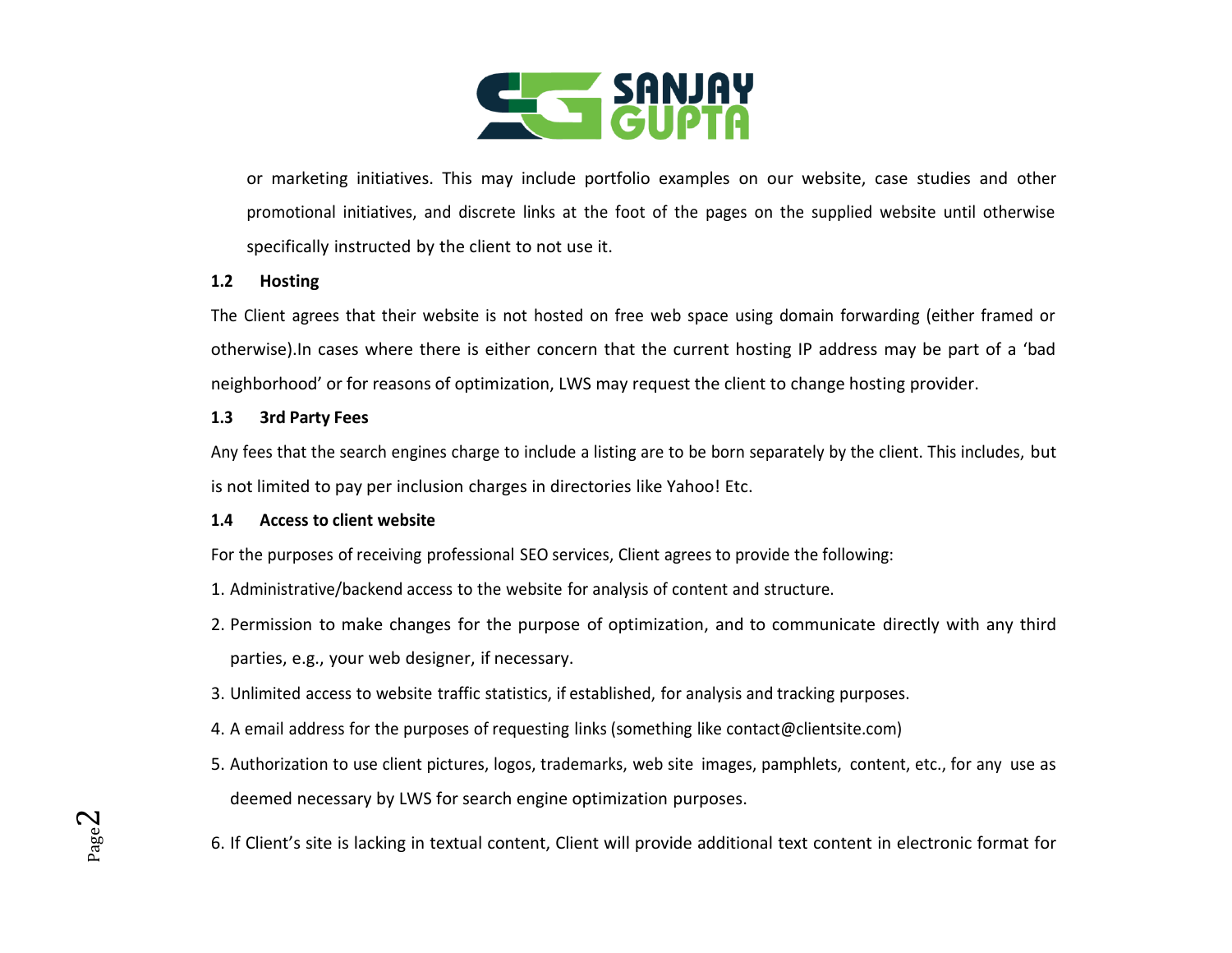

the purpose of creating additional or richer web pages. LWS can create site content at additional cost to the Client.

#### **1.5 Warranties and Indemnity**

The client warrants to the Company at all times that the material included in the Web Site: (a) is not in breach of the Intellectual Property rights of any third party. (b) is not obscene within the definition of the governing lawsof INDIA or any other relevant provision, statute,. (c) is not in breach of any code or provision of statute or common law or otherwise in force from time to time in relation to Advertising of Goods or Services. (d) contains no element of corporative advertising.

#### **1.6 Loss of Service**

The Company accepts no liability for loss of service, unavailability of files, damage of data, misuse of equipment by other clients, failure of any externally managed equipment or communications devices or other services deemed to be beyond the Company's control. If there is any kind of delay from client side after the commencement of the project then LWS will not be held responsible and will not be liable to complete the project on time.

#### **1.7 Subpoenas**

LWS terms and conditions prohibit the disclosure of customer information without the customer's express written consent except as required to comply with a current judicial proceeding, a court order, subpoena or other legal process served on LWS. If you require information regarding a LWS customer you must fax, mail, or serve a valid subpoena on LWS.

### **SOCIAL MEDIA OPTIMIZATION**

By hiring LWS, you (the Client) agree to the Terms and Conditions of Use (Terms and Conditions) as outlined below. Please acquaint yourself with our Terms and Conditions before submitting any order for social media marketing. If you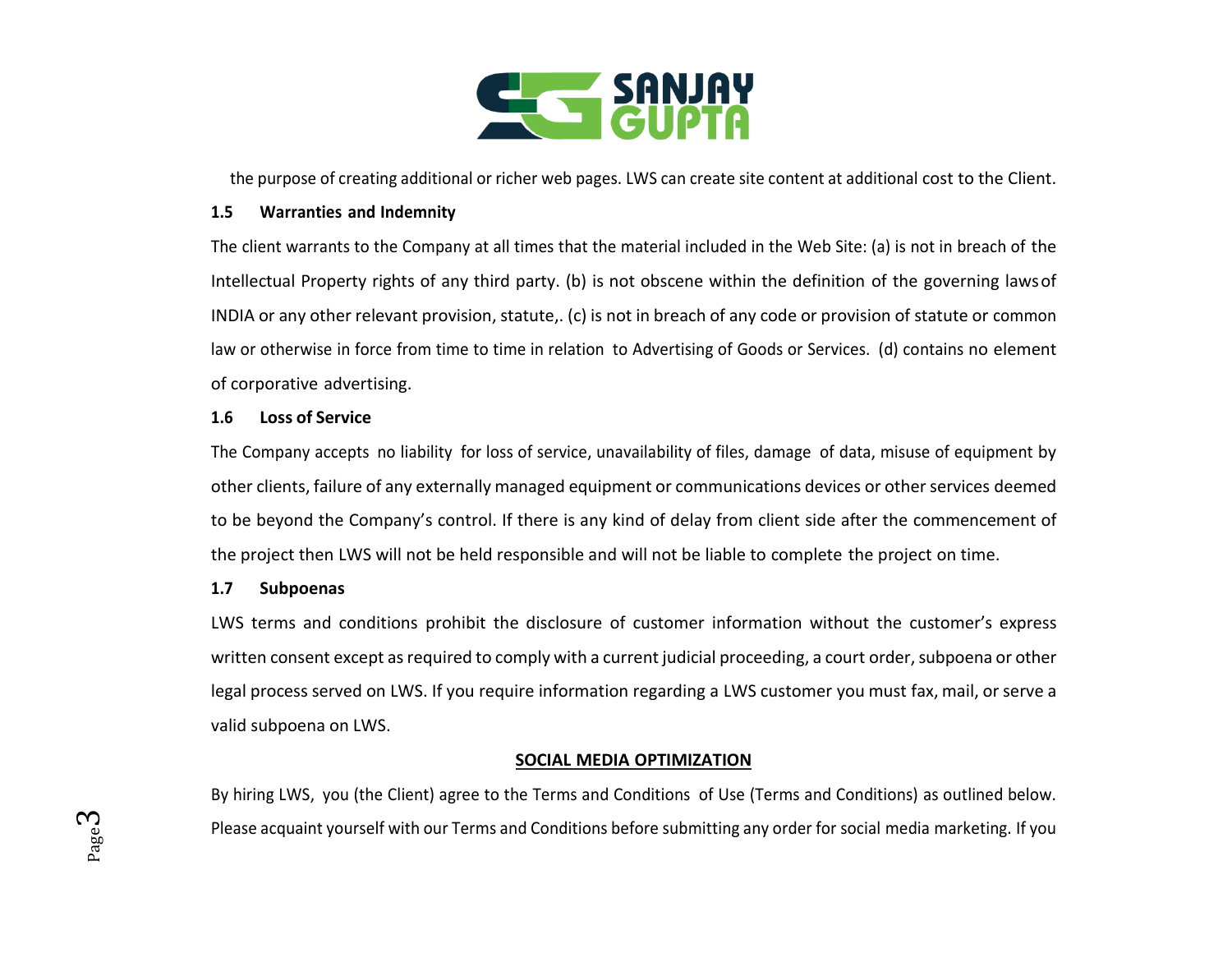

do not accept these Terms and Conditions, you may not use LWS.

#### **2.1 Authorization:**

If the Client is engaging LWS (LWS), Kolkata, INDIA Company, as an independent contractor for the specific project of marketing a website, then the Client hereby authorizes LWS to access the Clients social Medias as well as the Clients Google Analytics account. The client also authorizes LWS to publicize their completed social media accounts to Web search engines, as well as other Web directories and indexes.

### **2.2 Acceptable Payment.**

LWS accepts cash, cheque, or direct online money transfer from bank. Client may request to pay with an alternative method prior to project completion.

### **2.1 Unprofessional Conduct**

LWS reserves the right to refuse service to, or communication with, the client should the Client engage in unprofessional conduct with LWS or its subcontractors. Unprofessional behaviors may include but are not limited to profanity, discrimination, harassment, threats of slander, libel or blackmail, direct solicitation of its employees, or unethical practice. If a Client engages in any of these or other unprofessional practices, LWS will halt work immediately and resolve unfinished work as per the Refund Policy.

### **2.4 Disclaimer and Severability.**

Notwithstanding anything to the contrary contained in this contract, in no event will LWS be liable to the Client or any third party for any damages, including any lost profits, lost savings or other incidental, consequential or special damages arising out of the operation of the services agreed upon in this contract. If any provision of this agreement shall be unlawful, void, or for any reason unenforceable, then that provision shall be deemed severable from this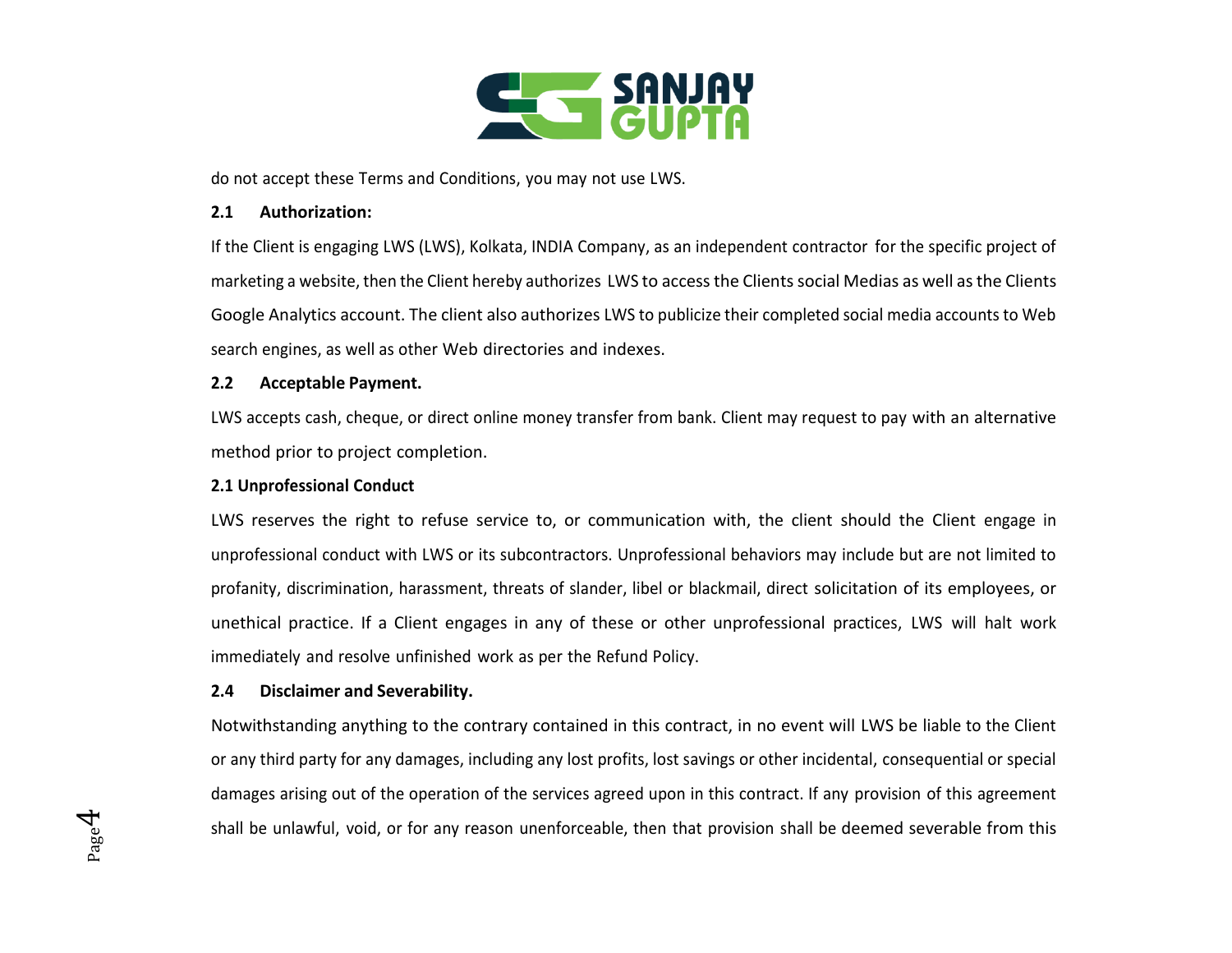

agreement and shall not affect the validity and enforceability of any remaining provisions.

#### **2.5 Governing Law**

This Agreement shall be construed and enforced in accordance with the laws of INDIA. It is the express intention of LWS and the Client that the exclusive venue of all legal actions and procedures of any naturewhatsoever which relate in any way to this contract shall be either the Trail Court of Kolkata, INDIA. The parties agree to waive their right to a trial by jury. The Client consents to say courts having personal jurisdiction over the Client in any action based on this contract.

## **2.6 Copyrights and Trademarks**

The client unconditionally guarantees that any elements of text, graphics, photos, designs, trademarks, or other artwork furnished to LWS for inclusion in social media pages are owned by the Client, or that the Client has permission from the rightful owner to use each of these elements, and will hold harmless, indemnify, protect, and defend LWS and its subcontractors from any claim or suit arising from the use of such elements furnished by the Client.

### **2.7 Sole Agreement**

LWS and the Client may have entered a contract for services, either prior to, in conjunction with, or subsequent to the Clients acceptance of these Terms and Conditions. The Client accepts LWS' Terms and Conditions as they may be included with this contract. These Terms and Conditions shall be read and interpreted along with any such contract entered by LWS and the Client.

## **2.8 Initial Payment & Refund Policy**

The Client acknowledges that initial payment of the commencement deposit (as described elsewhere) shall be non-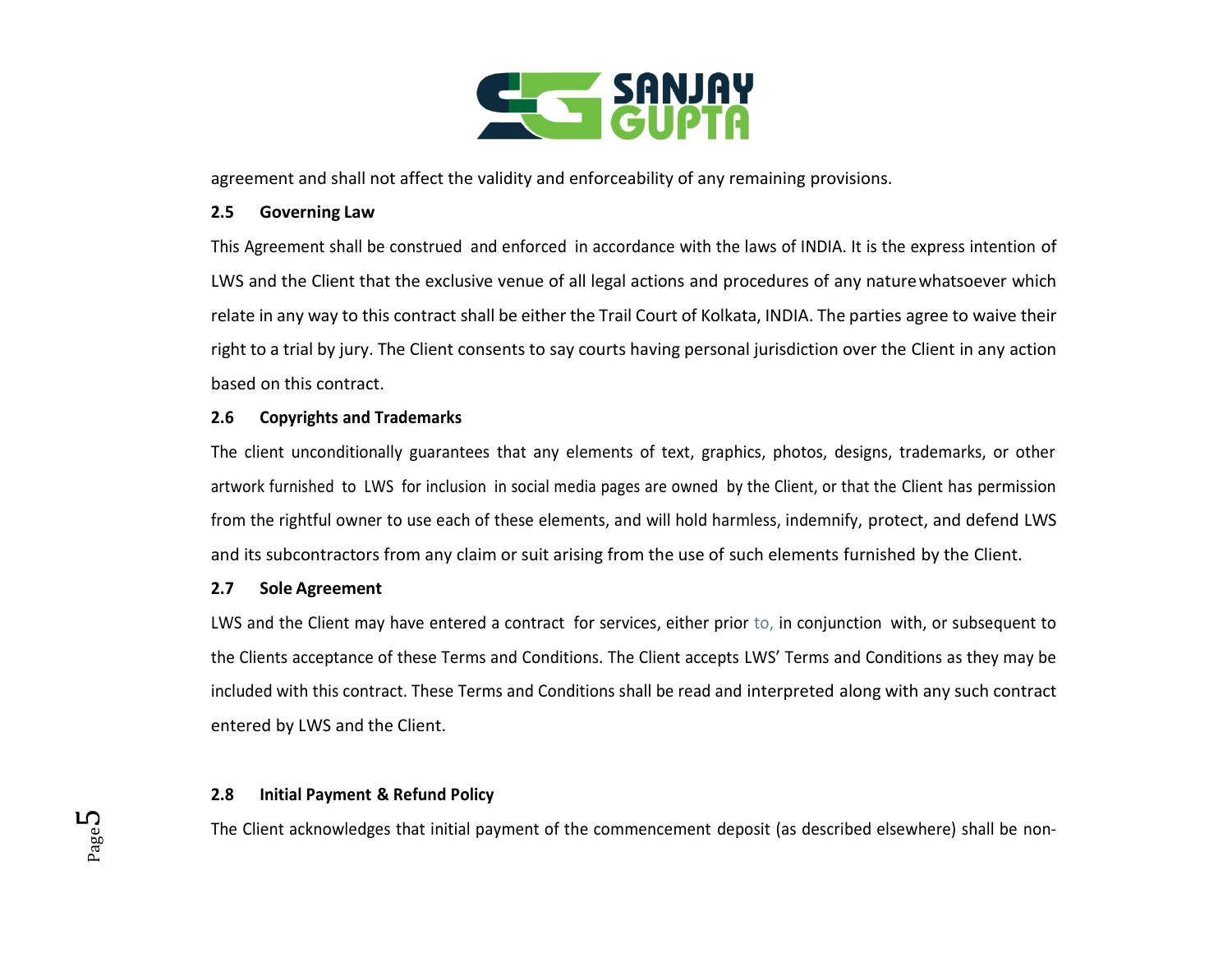

refundable and shall be in consideration of the initial administrative actions taken by LWS.

#### **2.9 Non-payment by User**

In the event of non-payment by the User, LWS reserves the right to discontinue services.

### 2.9 Completion Date

If there is any kind of delay from client side after the commencement of the project then LWS will not be held responsible and will not be liable to complete the project on time.

### **3.0 Amendment**

This agreement may be modified or amended as required by LWS.

Page 6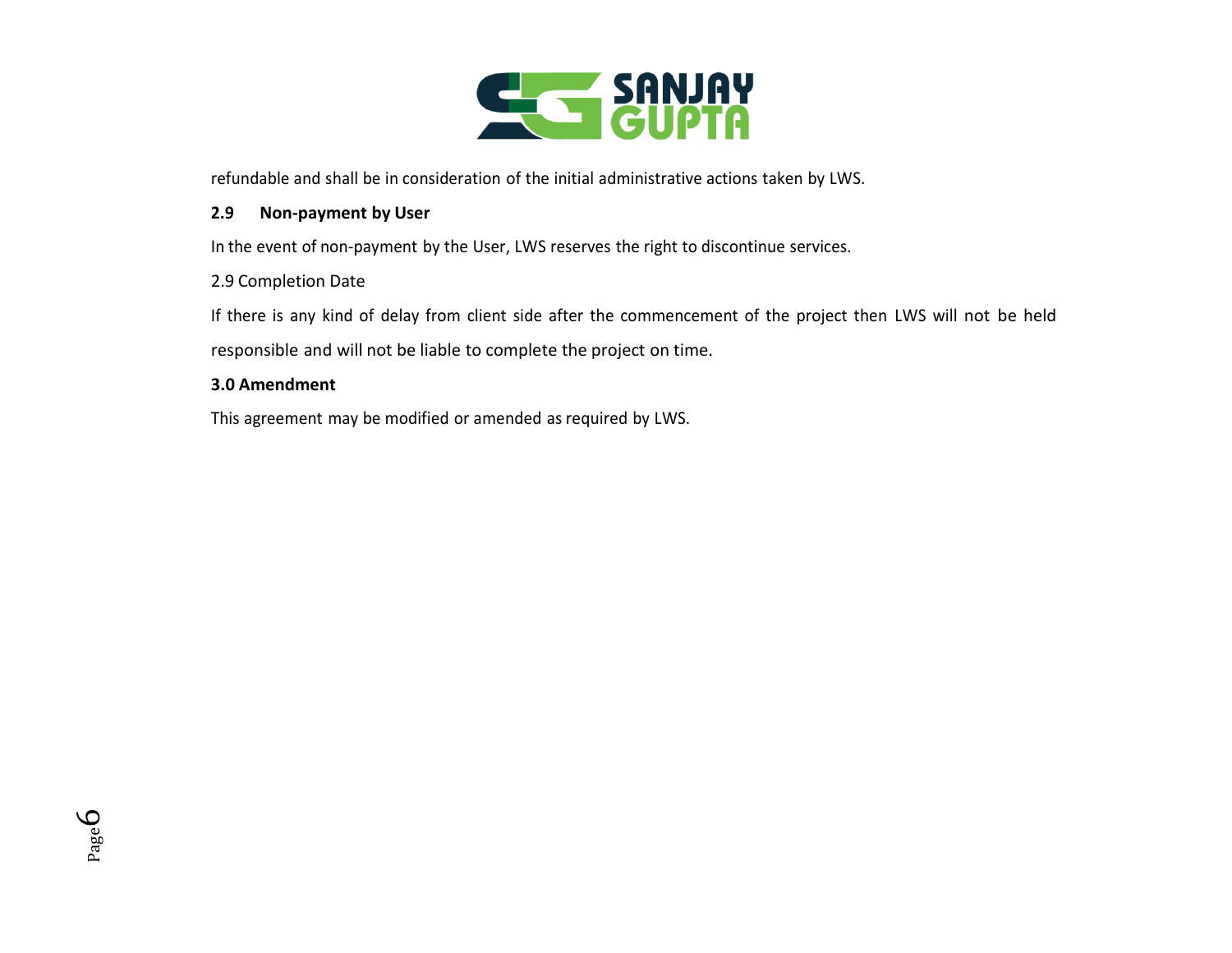

### **WEBSITE DESIGN AND DEVELOPMENT TERMS AND CONDITIONS**

Definitions:

**The Client:** The company or individual requesting the services of LWS.

**LWS:** Primary designer/site owner & employees or affiliates.

**Acceptance:** By placing an order with LWS you confirm that you are inagreement with and bound by the terms and conditions below.

# **1.** Procedures:

LWS strictly follows some procedure pre-during and post the project thatincludes:

- a) Sharing proposal with client of the desired services the client wants LWS tooffer.
- b) The client completes requirement form online or offline (whichever way LWS wants the client to do so)

# **2.** Authorization

The named client is engaging LWS, as an independent contractor for the specific web design development project of developing and/or improving a web site, herein after referred to as "web design development project" which may be installed on the client's account on an Internet Service Provider (ISP) / Web Presence Provider (WPP) computer, hereinafter refer to as "Hosting Service" if required to perform services. If required to perform services the client hereby authorizes LWS to access this account and authorizes the Hosting Service to provide LWS with "full access" to the client's account and any other programs needed for this web design development project that are included as part of the client's service agreement/level.

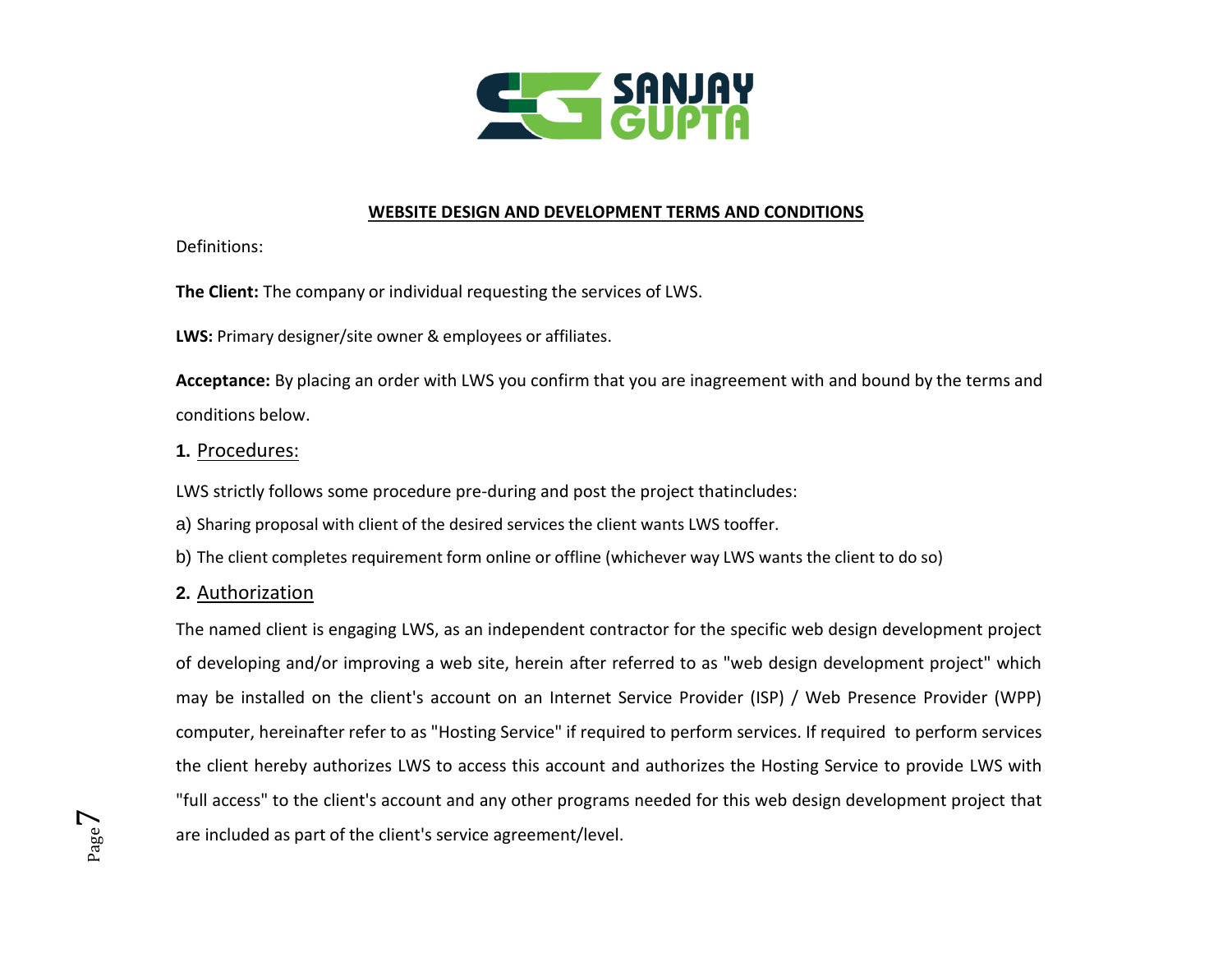

## **3.** Acceptable Use

An acceptable use policy is part of these terms and conditions of hosting any information associated with the domain name. This is necessary because the proliferation of abusive electronic mail and practices generated by a minority of the Internet users can interrupt services. The exhibit with the description of the acceptable use policy is posted on our website and the exhibit is part of these terms and conditions.

## **4.** Copyright and Trademarks.

The client unconditionally guarantees that any elements of text, graphics, photos, designs, trademarks, or other artwork furnished to LWS for inclusion in the web design development project are owned by the client, or that the client has permission from the rightful owner to use each of these elements, and will hold harmless, protect and defendLWS and its subcontractors from any claim or suit arising from the use of such elements furnished by the client.

## **5.** Completion Date.

LWS the client must work together to complete the web design development project in a timely manner. We agree to work expeditiously to complete the web design development project no later than committed days and minimum of 15 days after the client has submitted all necessary materials. If the client does not supply LWS withcomplete text and graphic content for this web design development project within committeddays of the date of project confirmation, the entire amount of the agreement becomes due and payable. If the client still has not submitted all the required contents within 30 days after starting the project, an additional continuation fee of 15% of the total agreement price can be assessed for each month until the web design development project is published. All our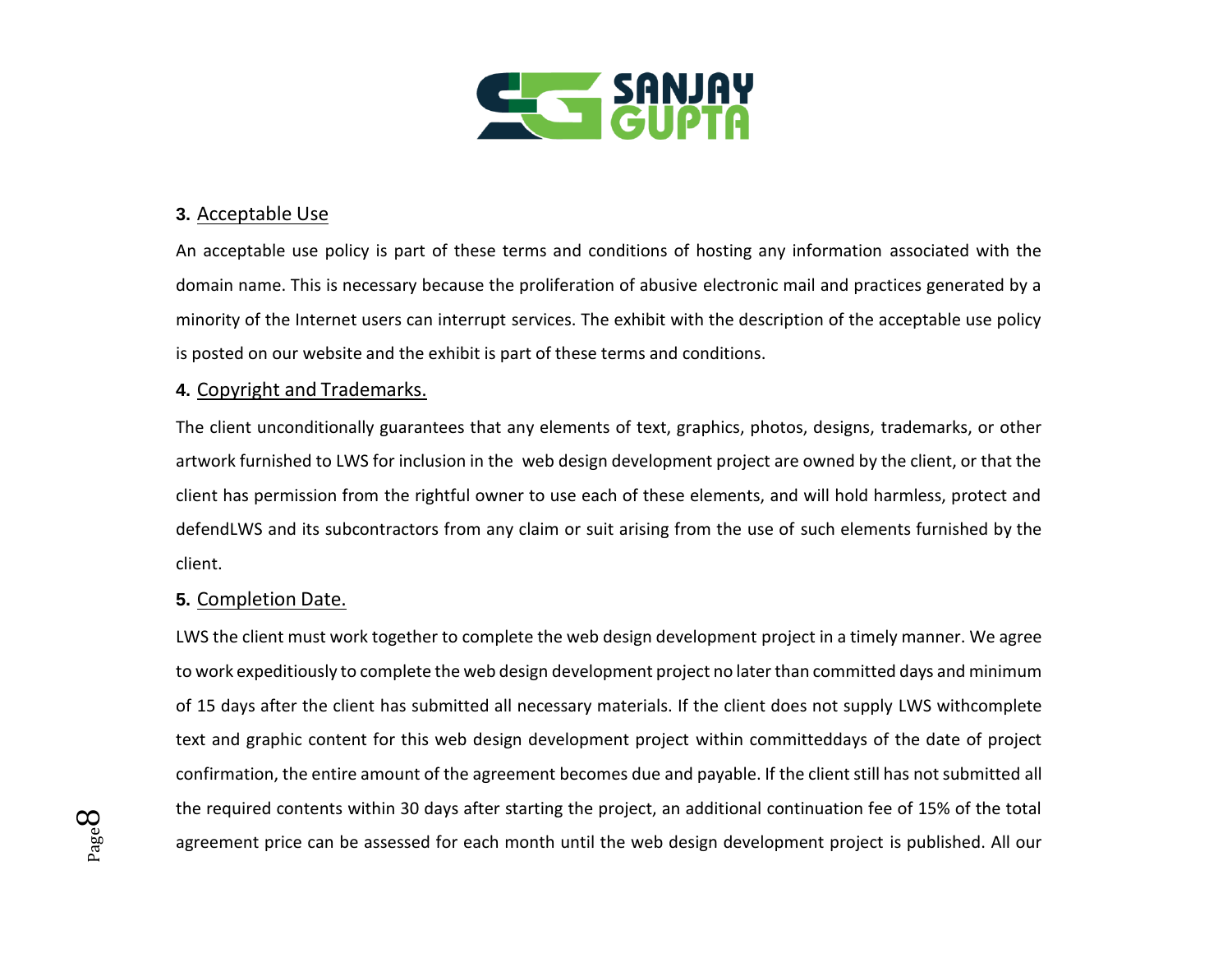

service that we provide during the project of the client is clearly being mentioned in the contract with the client. We do not provide any service apart from the contract if we do then we charge for the same. If there is any kind of delay from client side after the commencement of the project then LWS will not be held responsible and will not be liable to complete the project on time.

### **6.** Project Delivery.

The web site design project delivery shall be completed upon receipt of the payment associated with delivery. Delivery may be accomplished by publishing, electronic transfer, or physical media.

## **7.** Publishing:

If the Project Delivery includes publishing, LWS will make a good faith effort to accommodate client's requested method of publishing. In the event LWSis not able to accommodate the request method of publishing the following statementsapply. LWS may use WEBDAV, FTP, SFTP or SCP to publish to the site. LWS provides single preview on its sub domain after the completion of the project, the website will be switched to Live Mode once the Clients remaining balance is paid in full.

## **8.** Electronic Commerce Laws.

The client agrees that the client is solely responsible for complying with such laws, taxes and tariffs, and will hold harmless, protect, and defend LWS and its subcontractors from any claim, suit, penalty, tax or tariff arising from the client's exercise of Internet electronic commerce.

# **9.** Web Design Development Project Copyright.

Original web site content specifically requested by the customer and designed under work for hire shall be the intellectual property of the customer once final payment under this agreement and any additional charges incurred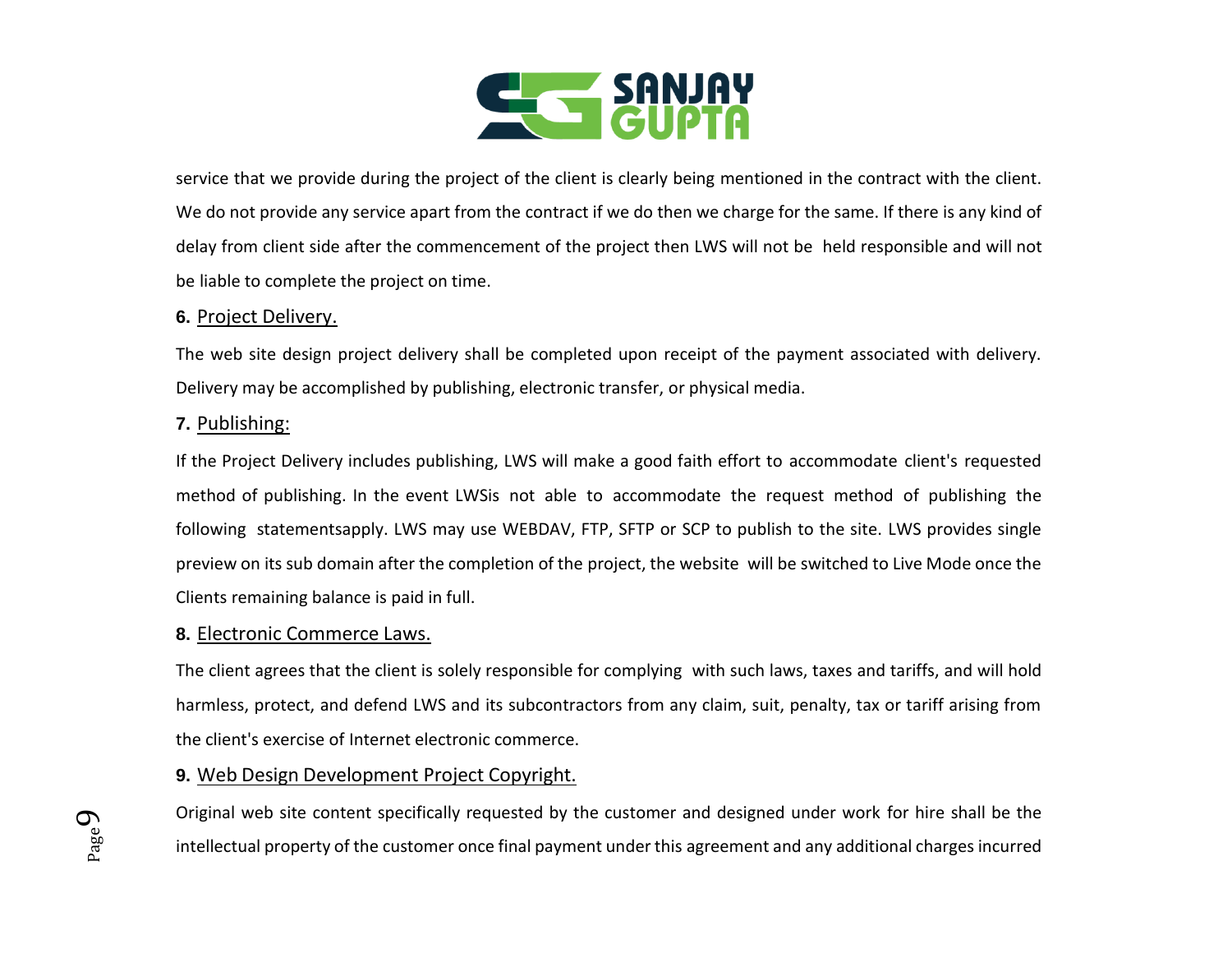

have been paid. Rights to clipart, photos, graphics, source code, work- up files and computer programs that are not specifically requested and designed under work for hire are not transferred to the client, and remain the property of their respective owners. LWS and its subcontractors retain the right to display graphics and other web design development elements as examples of their work in their respective portfolios LWS shall place a small text link on the footer of a Clients website that simply states the website was designed by LWS and links to our company website.

### **10.** Payments.

Payments must be made promptly based on the agreed schedule. Delinquent bills may be assessed an INR 500/ charge if payment is not received within 10 days of the due date. If an amount remains delinquent 15 days after its due date, an additional 15% penalty may beadded for each month of delinquency.

LWS reserves the right to remove any web design development project from viewing on the Internet until final payment is made. In case collection proves necessary, theclient agrees to pay all fees incurred by that process. Regardless of the place of this agreement, the client agrees that for purposes of venue, this agreement was entered into in Kolkata, INDIA and any dispute will be litigated or arbitrated in Kolkata, INDIA. Please pay on time. All payments will be made in INR ₹ funds unless agreed upon in writing by both parties.

Typical down payment structure may be as follows: **a)** 100% of web design development projects at the time before commencement of work.

### **11.** Refund Policy

The Client acknowledges that initial payment of the commencement deposit (as described elsewhere) shall be nonrefundable and shall be in consideration of the initial administrative actions taken by LWS.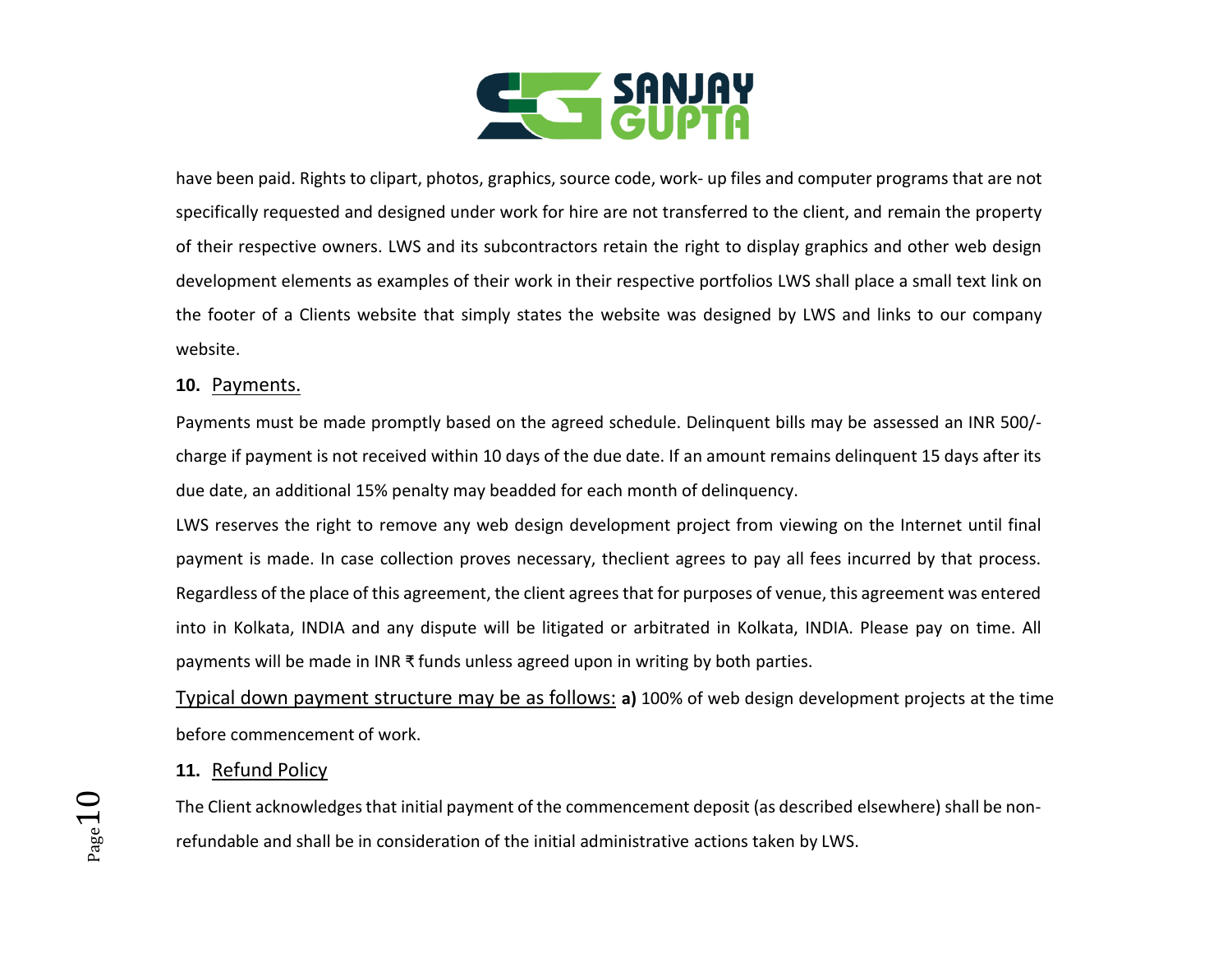

# **12.** Legal Notice

LWS does not warrant that the functions contained in the web designdevelopment project will be uninterrupted or error-free. The entire risk as to the quality and performance of the web design development project is with the client. In no event LWS be liable to the client or any third party for any damages, including, but not limited to service interruptions caused by Acts of God or any other circumstances beyond our control, any lost profits, lost savings or other incidental, consequential or special damages arising out of the operation of or inability to operate this web design development project, failure of any service provider, of any telecommunications carrier, of the Internet backbone, of any Internet servers, your or site visitor's computer or Internet software, even if LWS has been advised of the possibility of such damages.

### **13.** This Agreement

This agreement constitutes the sole agreement between LWS and the client regarding this web design development project. Any additional work not specified in this contract must be authorized by a written request. All prices specified in this contract will be honored for 15 days from date offered.

Acknowledgement of agreement after that time will require a review of current pricing and new agreement. This agreement supersedes any prior written or oral agreements between the parties.

## **14.** Waiver of Contractual Right.

The failure of either party to enforce any provision of this agreement shall not be construed as a waiver of limitation of that party's right to subsequently enforce and compel strict compliance with every provision of this agreement.

## **15.** Data Formats

The client agrees to LWS definition of acceptable means of supplying datato the company. Text is to be supplied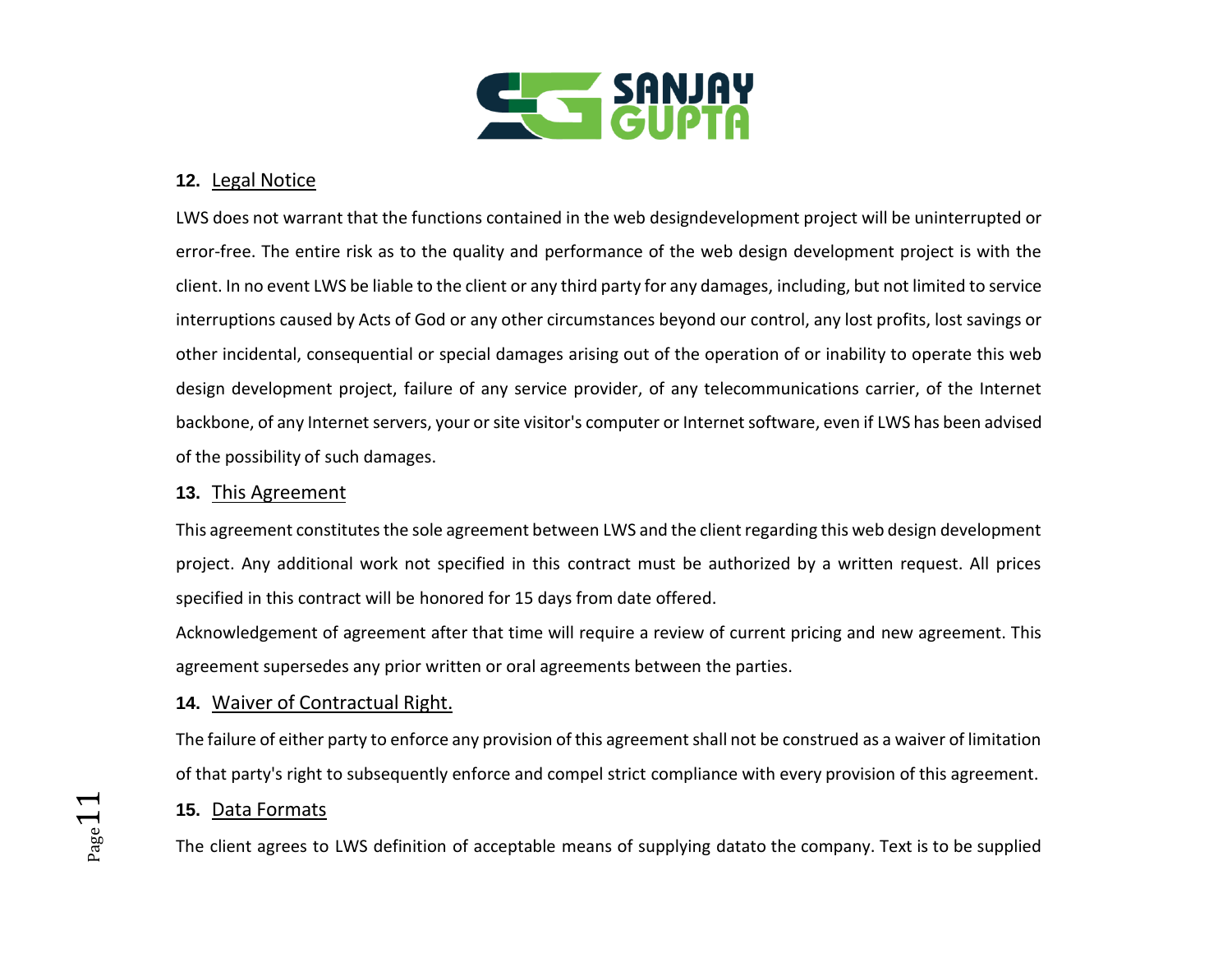

to LWS in electronic format asstandard text (.txt), MS Word (.doc) on CD-ROM, or via e-mail / FTP. Images which are supplied in an electronic format are to be provided in a format as prescribed by LWS via CD-ROM, or e-mail / FTP. Images must be of a quality suitable for use withoutany subsequent image processing, and LWS will not be held responsible for any image quality which the client later deems to be unacceptable. LWS cannot be held responsible for the quality of any images which the client wishes to be scanned from printed materials. Additional expenses may be incurred for any necessary action, including, but not limited to, photography and art direction, photography searches, media conversion, digital image processing, or data entry services, color correction and alteration of images.

## **16.** Database, Application and E-commerce development

LWS cannot take responsibility for any losses incurred by the use of any software created for the client. Whilst every care has been taken to ensure products are problem free and accurate, the ultimate responsibility lies with the client in ensuring that all software is functioning correctly before use. Where applications or sites are developed on servers not provided LWS, the client is expected to provide or seek any information, additional software, support or co- operation pertaining to the server required in order for the application to be correctly developed. Where large applications are to be developed, it is the client's responsibility to provide a suitable testing environment which is identical to the final production environment.The client is expected to test fully any application or programming relating to a site developed by LWS before being made generally available for use. Where "bugs", errors or other issues are found after the site is live, LWS will endeavor (but is not obliged to) to correct these issues to meet the standards of function outlined in the brief.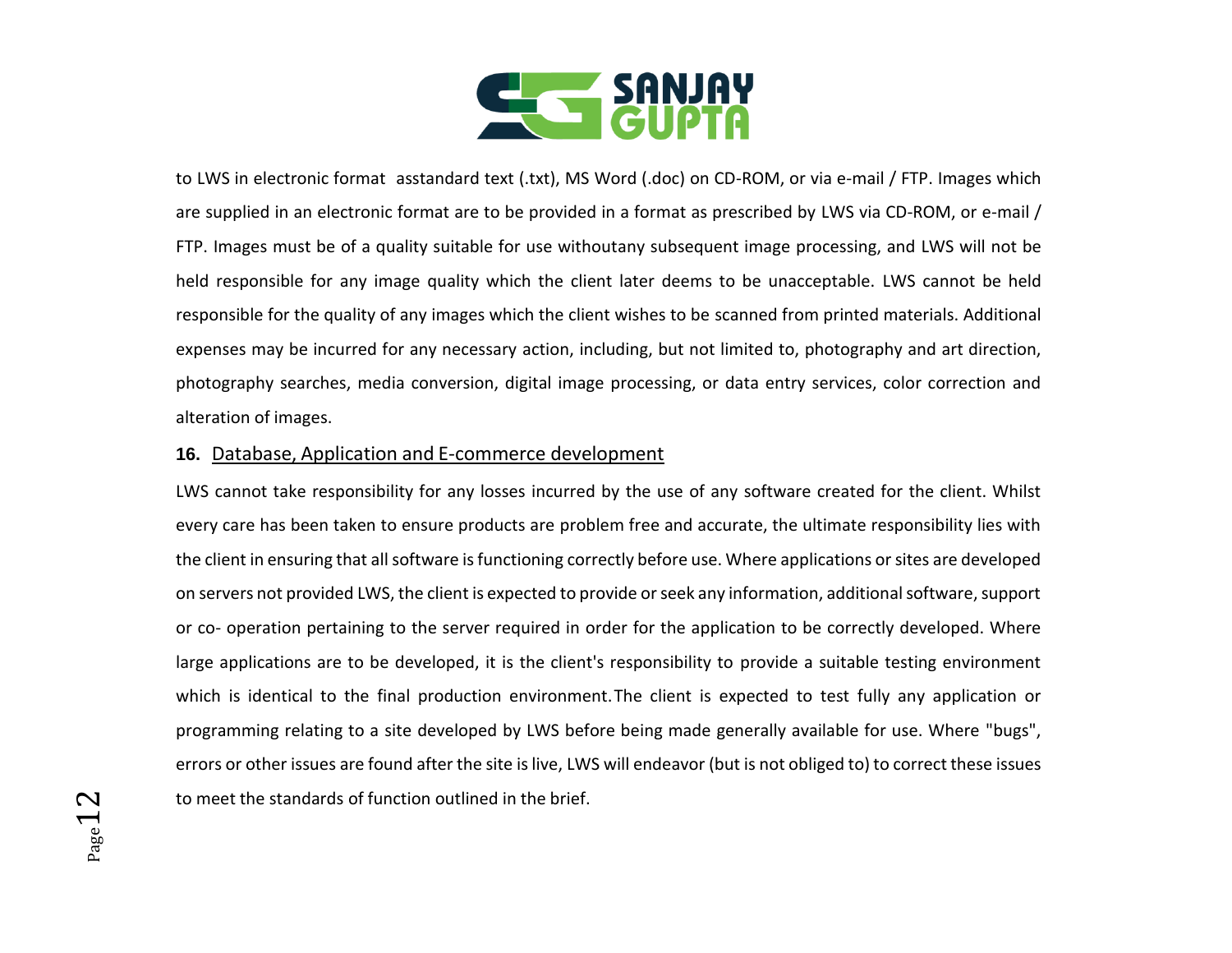

# **17.** Third Party Service

In case of any third party services that have been integrated in the website developed by LWS, LWS is only responsible for development/integration of the third party services as agreed during the project confirmation. In no circumstances LWS will take any responsibility for data loss, misuse of services, non-availability of services, activity made by third party service provider. Communication with the third party vendor should be made by the client side only. LWS can guide the client but only in case of receiving theissue in written format. Any other format of the communication will not be accepted as valid communication.

### **18.** Website Maintenance

This agreement allows for minor web site maintenance to pages over a defined period mentioned in agreement, up to an average of one half hour per regular web site, including updating lines and making minor changes to a sentence or paragraph. It does not include updating or replacing nearly all the text from a page with new text, major page reconstruction, new pages, guest books, discussion webs, and navigation structure changes, attempted updates by client repairs or web design development projects deliveredto the client via diskette. The period begins on the date the client's web design developmentsite has been published to client's hosting service or from the delivery date mentioned in theagreement by LWS, whichever comes first. If the client's web design development package includes database access using Server Side Script, then very minor page code changes will be accepted under this maintenance plan. Major page code and/or database structural changes will be charged extra as per the current rate.

LWS reserves the right to refuse service to anyone requesting changes or modification of web pages for illegal purposes, inappropriate or offensive purposes or any other purpose that in our opinion is inappropriate.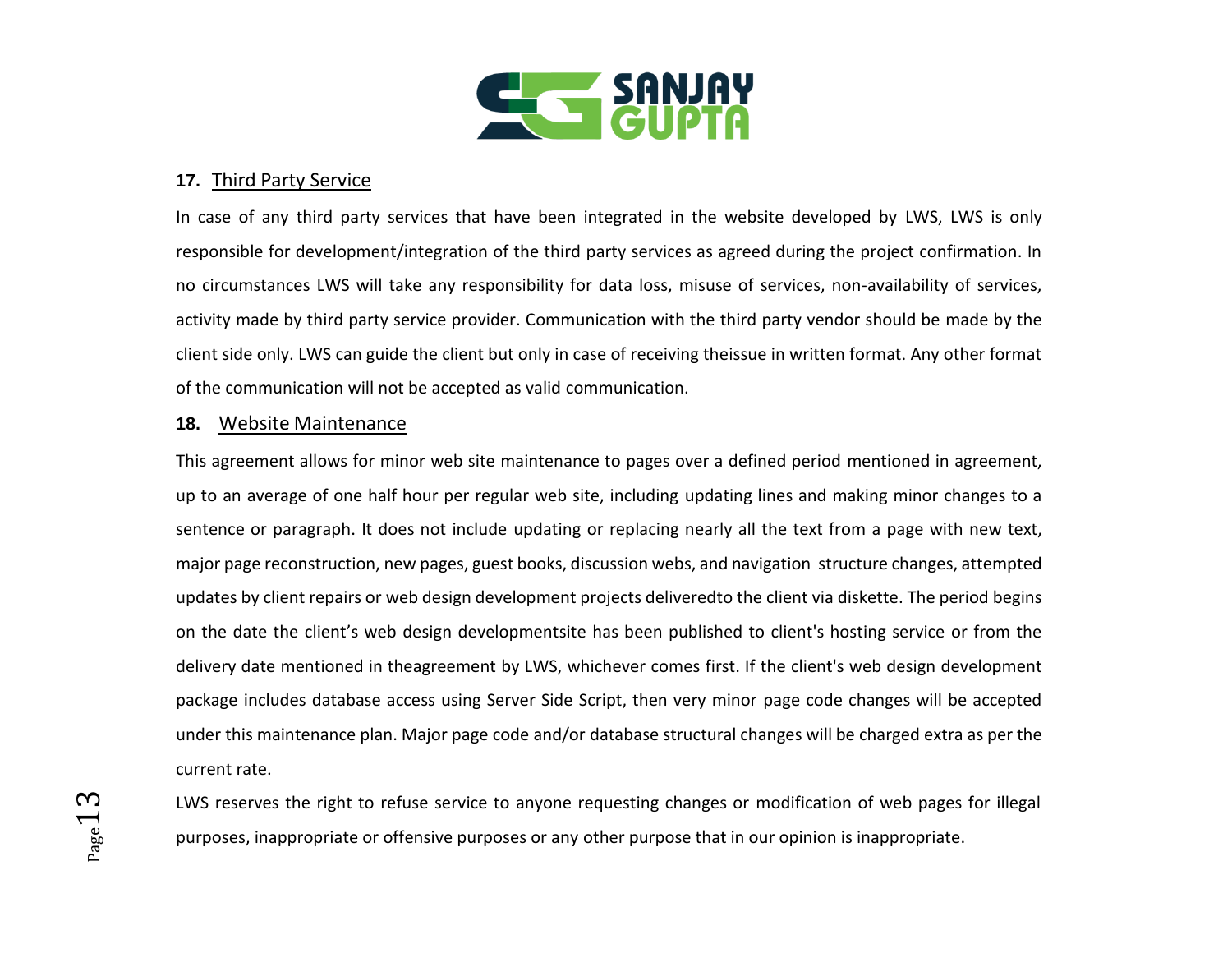

**2.1** Information and text contained within the web pages shall be authored by the User and submitted to LWS in final format if the information and text submitted is notin final format and contains spelling, grammatical errors etc. LWS may charge the User for additional time needed to correct the errors that should have been corrected before submission. LWS may make recommendations regarding the content of the web pages; however, the User shall make the final decision and approve the content of the web pages. If there is any kind of delay from client side afterthe commencement of the project then LWS will not be held responsible and willnot be liable to complete the project on time.

**2.2** LWS website maintenance services constitute changes to the current website and its existing web pages using the current web site theme.

There are three kinds of maintenance:

- 1) Maintenance after web site installation
- 2) Maintenance due to changing needs;
- 3) Maintenance due to recurring needs

Maintenance due to changing needs may include minor or major changes to the website. Major changes include additional information/graphics, rewording of pages and changes to graphics due to changing needs. Major changes that affect the entire website will require a new project agreement.

Minor changes are changes that do not affect the entire website. Maintenance due to recurring needs includes publication of news reports, press releases, current events, schedule of events, etc.

**2.3** LWS maintenance of a website may include one or more of the following that are the result of recurring needs and minor changing needs:

Text changes (such as news, press releases, current events, scheduled events, re-wording of text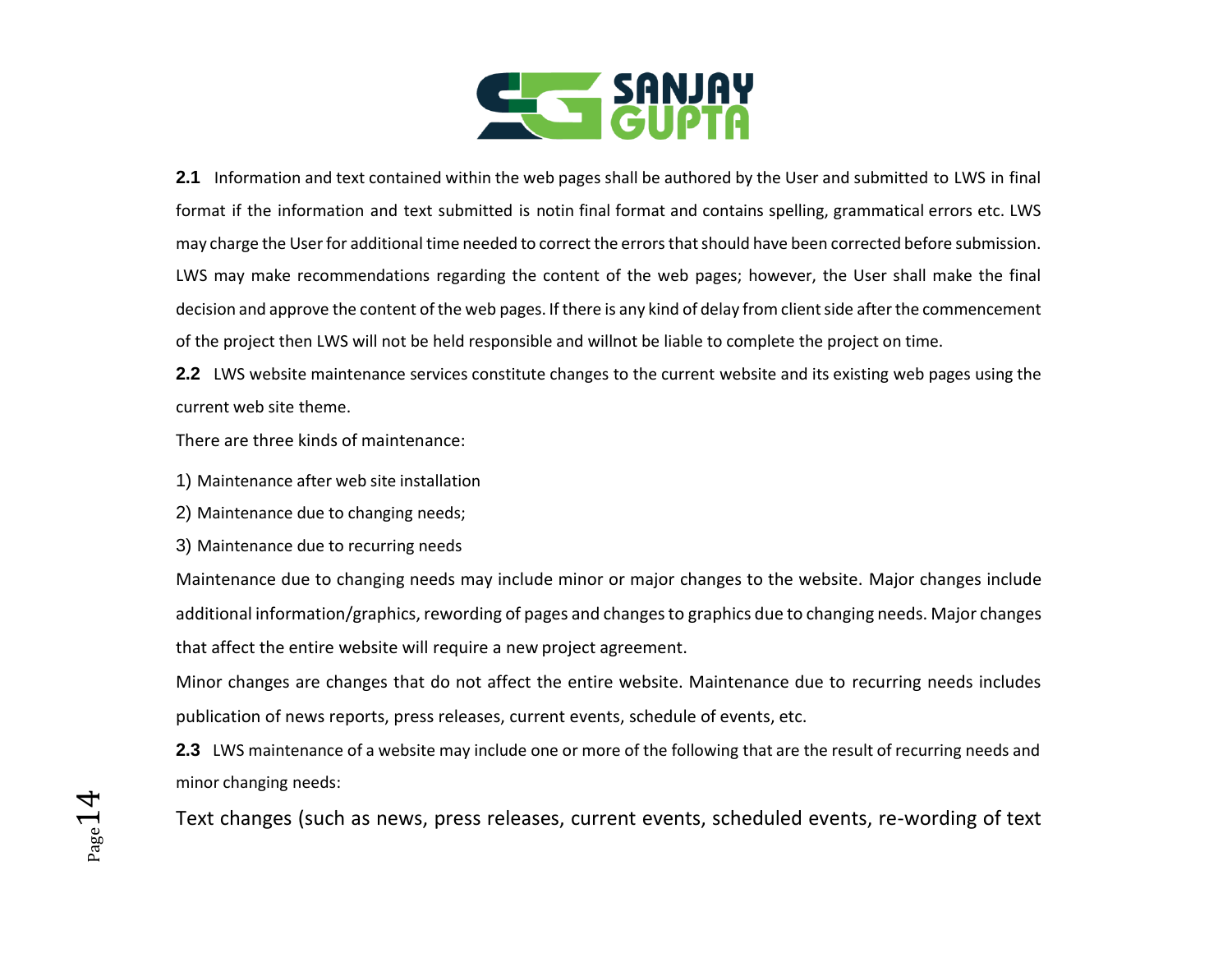

# etc)

Simple maintenance and/or addition of graphics provided by the User to an existing web page (up to 1 hour of work or as specifically confirmed within the sales order). Major changes in graphics layout in an existing website shall be considered a new project.

- **2.4** Examples of what is not covered under website maintenance:
- Training unless previously agreed in writing;
- Heavy image work and editing, including logo design or redesign;
- Flash animation creation or editing;
- New pages or site sections which do not share the existing site design;
- Major structural or graphical changes that would affect the appearance of the website;
- E-commerce major customization;
- Video editing

## **19.** Subscription Period

A User may stop using LWS Website Maintenance services by givingLWS one month's notice in writing.

In case of Special Promotional offer subscription period may change according to the offer.

**2.6** LWS aims to make requested changes in the website within 48 hours (Working Days) However; there can be no guarantee that the User's entire request can be completed within 48 hours.

LWS will endeavor to inform the User as soon as possible if changes were likely to take more than 48 hours.

## **20.** Ownership and License of Deliverables

LWS own all source code and materials developed or created by its staff during any project.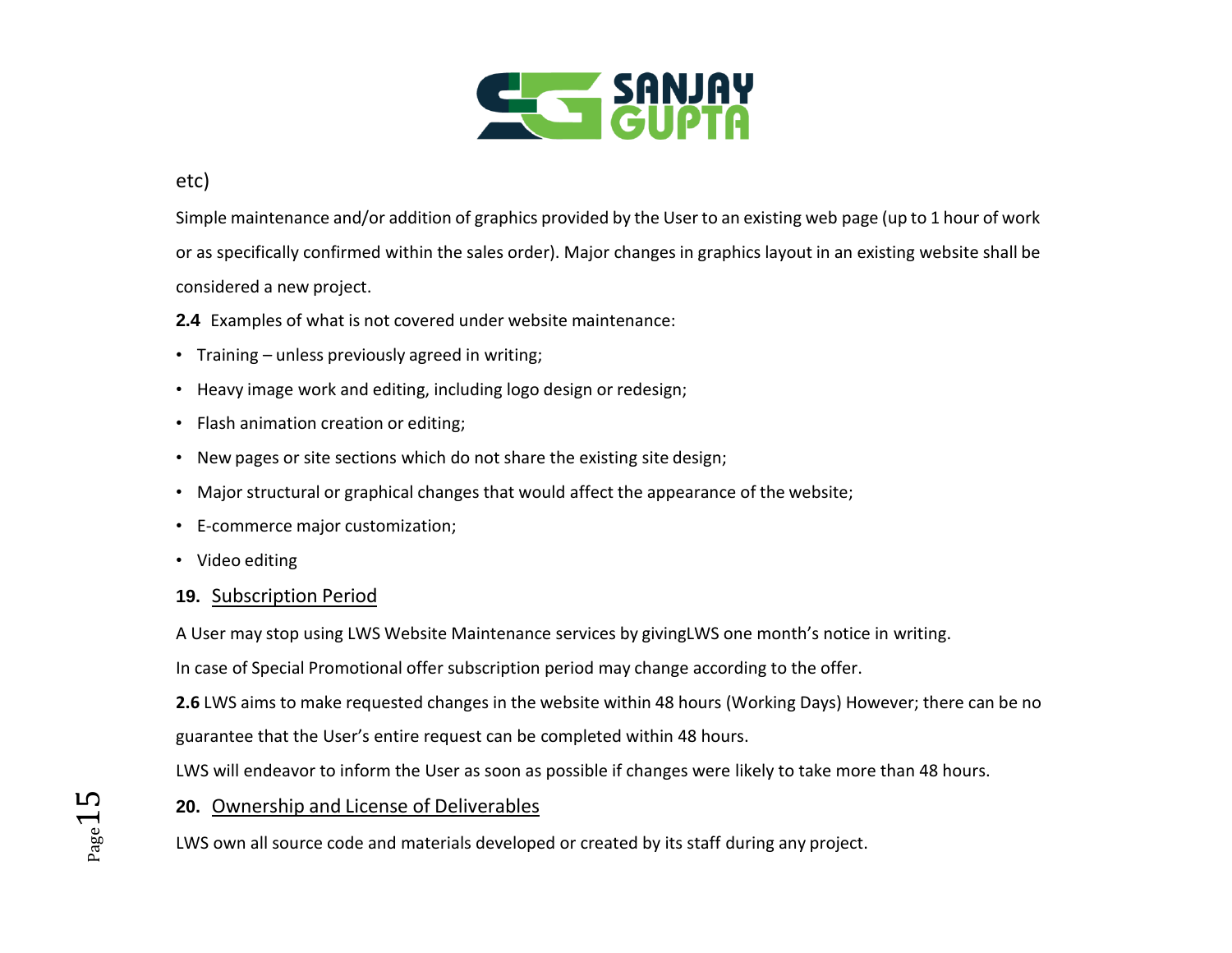

Upon payment of all amounts due, LWS Website Maintenance grants the User a perpetual, non-exclusive, nontransferable license to use the Deliverables and materials developed by LWS herein for all the Users marketing and advertising needs, but only for the User's own use. The Deliverables and other materials and the ADM Computer Website Maintenance system may not be sold, transferred or used except as provided herein or with the written permission of LWS.

# **21.** Confidentiality

LWS will need access to certain confidential information of the Users company, sometimes including future plans, business strategies and other proprietary information (collectively, the "Confidential Information"). LWS agrees that it will take every reasonable step to ensure that Confidential Information is not divulged, disclosed or communicated to any third party without the prior written consent of the User. Confidential information shall not include information previously known to LWS Website Maintenance, properly received from a third party or in the public domain.

## **22.** No Limit on LWS Website Maintenance Engagements

The User shall agree that any agreement entered into does not prevent LWSfrom providing similar services to other clients using the general marketing concepts andthe know-how and experience gained hereunder or from developing/maintaining products orservices which might be competitive with the deliverables and materials provided by LWS.

## **23.** Non-payment by User

In the event of non-payment by the User, LWS reserves the right to discontinue services.

# **24.** Unprofessional Conduct